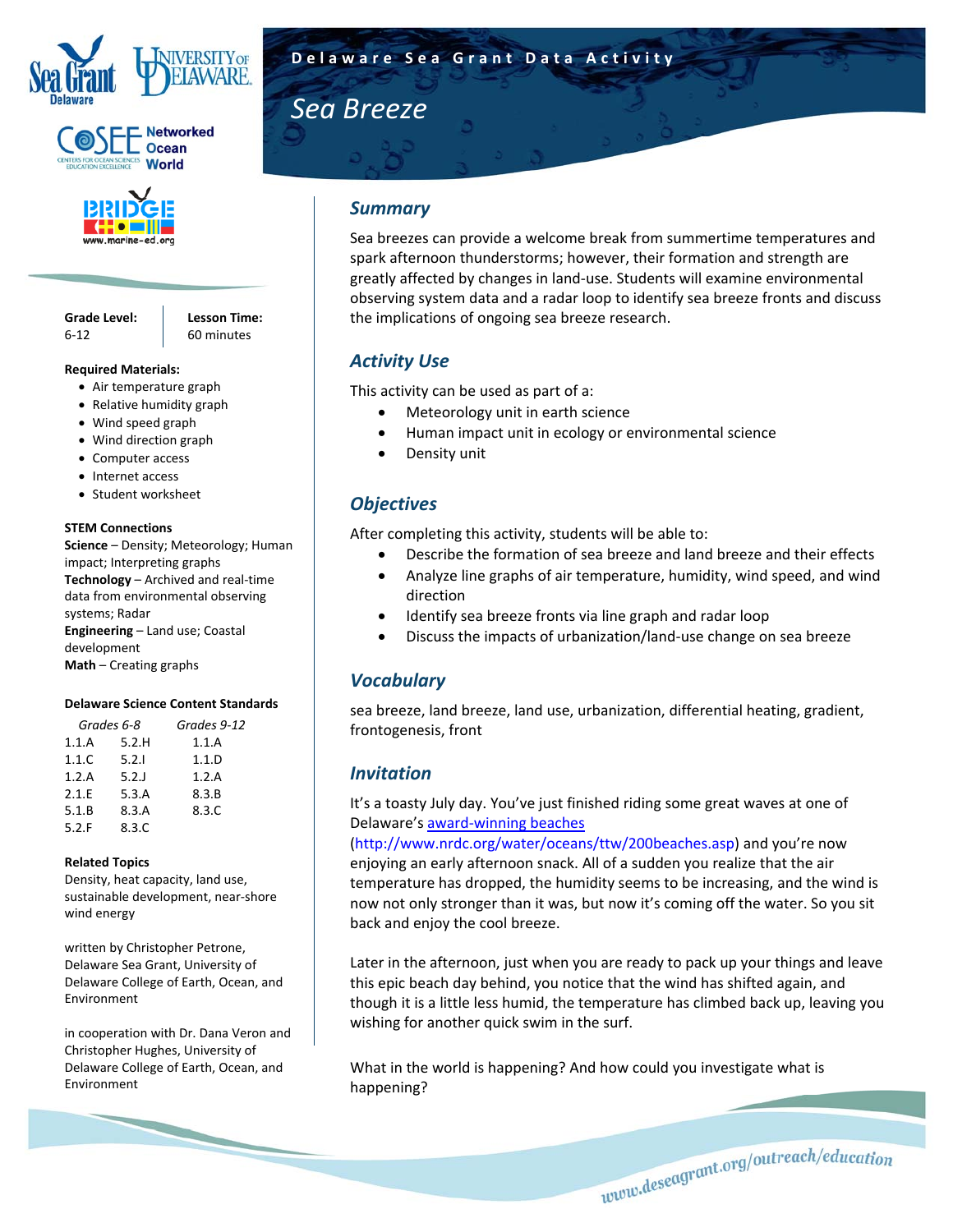

## *Introduction*

#### *Sea Breeze*

Water has a higher heat capacity (www2.vims.edu/bridge/DATA.cfm?Bridge\_Location=archive0909.html) than land, meaning it takes more energy to raise the temperature of water than it does to raise the temperature of land. On hot summer days along the Delaware coast, the land heats up much faster than the waters of the Delaware Bay and Atlantic Ocean, which, for the most part, stay the same temperature throughout the day.

Because the air is in direct contact with these two surfaces, the land and the water, it also heats up at different rates. The air over water will heat and cool slower than the air over land. This is known as **differential heating** and results in a pressure and density **gradient**

(http://ww2010.atmos.uiuc.edu/%28Gh%29/guides/mtr/fw/sea/crc.rxml). This pressure gradient allows for **frontogenesis**, or the formation of a **front**. As the air over land heats, it rises into the atmosphere and is replaced at the surface by cooler air that moves in from over the cooler water. The leading edge of this moving air mass is known as a sea breeze front

(http://oceanservice.noaa.gov/education/yos/resource/JetStream/ocean/sb\_circ.htm) and the cooler, moister air that we feel is known as, you guessed it, the sea breeze.

That rising warm air from the land spreads out in the atmosphere and eventually moves out over the water, where it cools and sinks back towards the surface completing the circulation pattern (http://i.usatoday.net/weather/photos/breez2.jpg).

The sea breeze brings cooler air temperatures inland, which drop air temperatures anywhere from 5‐20˚F, and also raises the relative humidity because the air mass is moving in from over water. Sea breeze can last anywhere from an hour to several hours, and will add an easterly component to the wind direction, changing the direction to northeasterly, easterly, or southeasterly. (\*Remember that winds are named by the direction from which they originate, so an easterly wind is moving from the east to the west.) In southern Delaware, sea breezes occur 63 percent of the time in the summer along the coast, and only 20% of the time inland. A stronger Delaware sea breeze can penetrate inland to about 30‐40 miles.

Sea breeze is important to coastal communities because it relieves hot summertime temperatures, and under certain circumstances, can also provide crucial rain to Delaware's coastal farms during dry summer seasons. As the warm air over land rises, it can spark brief, strong thunderstorms capable of producing heavy rain. The daily afternoon thunderstorms experienced in Florida are an example of storms caused by sea breeze fronts.

On the other side of the sea breeze coin, coastal Delaware can also experience land breezes. These typically occur after sunset, when the land cools faster than the water and the warmer air over the water rises and is replaced by cooler air from land (http://bentsci.edublogs.org/files/2009/11/sea-land-breeze.gif). In overdeveloped coastal areas, where the sea breeze helps to dissipate smog and other airborne contaminants, the land breeze can help move pollutants out to sea.

## *Land Use*

Delaware's landscape has undergone many changes throughout its long history—it has transitioned from forests to farms, back to forests, and then in many cases, particularly in the northern and southeastern portions of the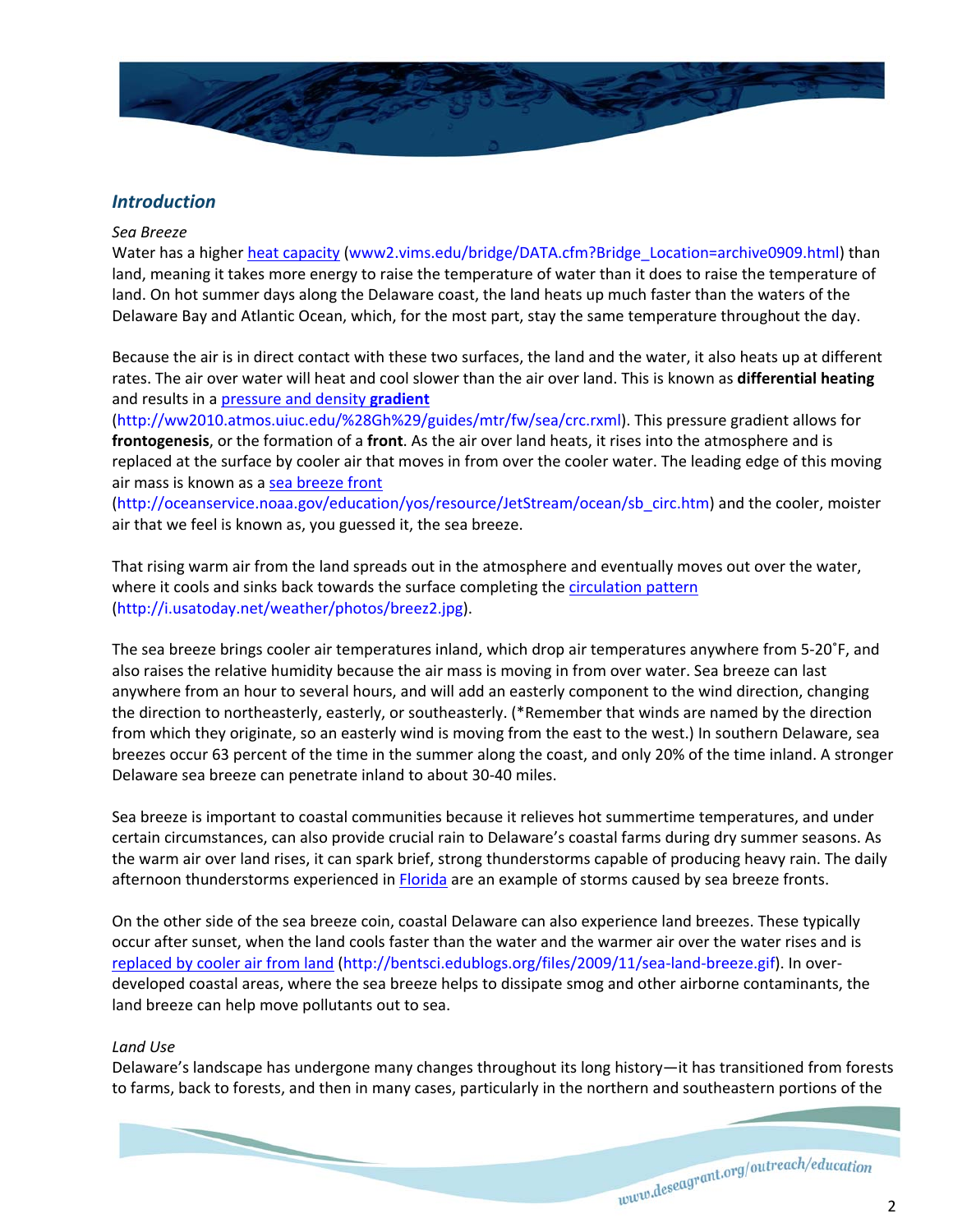

state, from forests to residential and even urban areas. From 1992 to 1997 developed land (residential, commercial, transportation, etc.) in Sussex County, Del. increased by over 46 percent, while agricultural and forested land decreased by over 9 percen (Delaware Office of State Planning Coordination 1999).

Changes in land use (http://www.eoearth.org/article/Land‐use\_and\_land‐cover\_change) can have a profound effect on the soil, water, animals, and certainly the air.

With urbanization comes an increase in impervious surfaces such as roads, driveways, building roofs, and parking lots. These surfaces, which are often dark in color, trap heat and contribute to a heat island effect (http://www.epa.gov/heatisld/), in which the developed region becomes much warmer than the surrounding area.

There are many negative effects of heat islands, including increased energy consumption and air pollution, but near the coast, this increase in heat also has an effect on the sea breeze. Instead of moving through an area, the sea breeze front can be slowed or even held in place by the heat island effect. This can cause pollutants to become more concentrated in the urban area and prevent the formation of afternoon thunderstorms.

## *Current Sea Breeze Research*

Tourism is a major component of southern Delaware's economy. As mentioned above, the number of seasonal and permanent residents is growing at an escalating rate in eastern Sussex County. This rapid growth, and the increased infrastructure needed to support it, is drastically changing local land use, which will have an impact on the coastal system, including the very important sea breeze.

Dr. Dana Veron (http://www.ceoe.udel.edu/people/profile.aspx?dveron) of the University of Delaware College of Earth, Ocean, and Environment, and her graduate student Christopher Hughes, are working to better understand sea and bay breezes in Delaware. They are also working to identify the physical changes to the landscape that most affect sea breeze, predict how land use will change over the next 30 years, and use models to predict how the changing land use and population growth will impact the sea and bay breezes and Delaware's climate.

The results of their work will help inform local decision makers about some of the impacts of continued development in the fragile coastal zone. The project is three years in length and funded by Delaware Sea Grant (http://www.deseagrant.org/seagrant/research/development/ETE‐16).

## **Data Analysis:** *Identifying a Sea Breeze Front*

Data for this activity came from the Delaware Environmental Observing System (DEOS). DEOS provides real‐time and archived data from 48 stations located throughout Delaware and southeastern Pennsylvania, available 24 hours a day at www.deos.udel.edu.

Applying the information you have learned above, you will now explore real data recorded by two DEOS stations, one coastal and one further inland, from August 21, 2009. The coastal station, DBBB, is found on the Bethany Beach Boardwalk, roughly 200 feet from the Atlantic Ocean. The inland station, DLAU, is located at the airport in Laurel, Del., and is approximately 29 miles from the coast.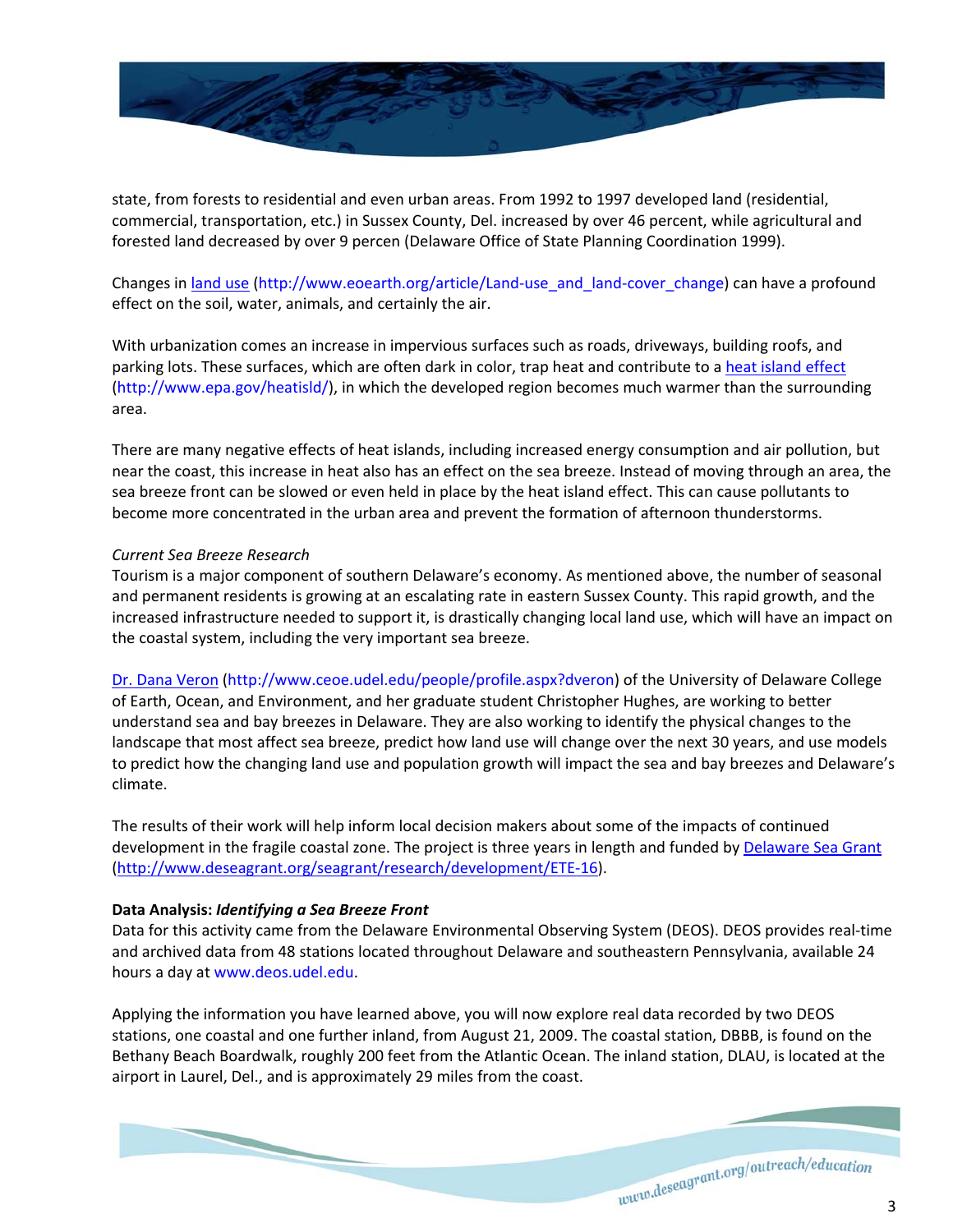

You will use several forms of archived data to identify sea breeze fronts. Then, you will explore real time data to determine if a sea breeze front has occurred within the last 24 hours.

Note: If students need additional work creating their own graphs, either by hand or using graphing software, please see Table 1 for all of the data.

A. Knowing the effects of a sea breeze front on air temperature, relative humidity, wind speed, and wind direction, fill in the missing portions (10AM‐3PM) of Figures 1 through 4—line graphs of these parameters. The coastal station, DBBB, is in blue, and the inland station, DLAU, is in green.

\*Note: Part A can also be used as an Invitation/Engagement activity prior to receiving any introductory material.

- B. Using Figures 5 and 6, answer the following questions.
	- 1. What differences do you notice between the two profiles?
	- 2. When did the sea breeze front begin?
	- 3. How long did the front have an effect?
	- 4. How much did air temperature change during this time?
		- a. At DBBB
		- b. At DLAU
	- 5. How much did the relative humidity change?
		- a. At DBBB
		- b. At DLAU
- C. A sea breeze front is also characterized by an increase in wind speed and a shift in wind direction to include an easterly component. Using Figures 7 and 8—line graphs of wind speed and direction—answer the following questions.
	- 6. Based on your observation in Part A, locate the wind speed and wind direction data during the period of sea breeze:
		- i. By approximately how much did the wind speed increase at DBBB?
		- ii. From what direction did the wind shift?
		- iii. To what direction did the wind shift?

- iv. How long did the increased wind speed and direction shift last?
- 7. Were there any other drastic shifts in wind direction during the 24 hour period?
- 8. Based on the data from Figures 1‐4, did the DLAU station experience the sea breeze? Provide evidence for your answer.
- D. We are very familiar with radar maps shown by our local weather personalities. In precipitation mode, the radar produces visualizations which show precipitation that has been recorded through the use of electromagnetic waves being broadcast and returned via antennas. In clear-air mode, the radar is able to detect much smaller objects like dust and particulate matter.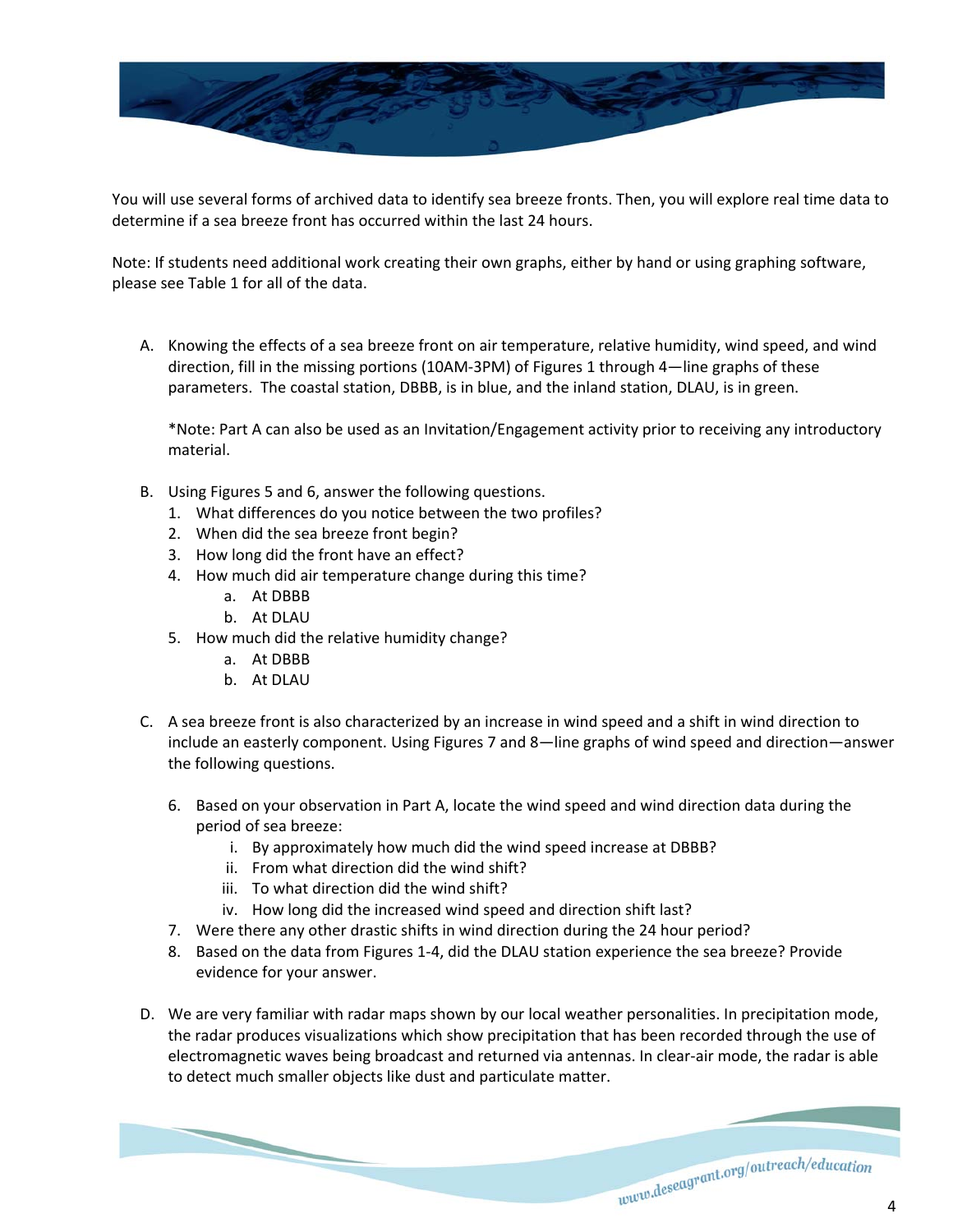

View the clear‐air mode radar loop from September 4, 2008 from Dover Air Force Base (http://youtu.be/YlrwZNCqW98). The sea breeze front is shown as a line of red/purple moving east to west extending from the top of the state to the bottom.

- 9. Does the front cross the entire state of Delaware?
- 10. Using the time stamps in the upper right corner, determine how long it takes for the front to move from the coast to the furthest point inland. (\*Note: The time stamp is in GMT, or Greenwich Mean Time, which is 5 hours ahead of Eastern Standard Time and 4 hours ahead of Eastern Daylight Time. So 16:00 GMT = 4:00PM GMT = 12:00PM EDT = 11:00AM EST)
- E. You will now evaluate real‐time data from several DEOS stations to determine if a sea breeze front has occurred in the last 24 hours.

Visit www.deos.udel.edu and click on the DOES GeoBrowser. A second window will open. Mouse over the southern‐most coastal station, which should be the Bethany Beach Boardwalk station, DBBB, and click on it. A dialogue balloon will open with the most recent observations. Record the

- following:
- 11. The date and time of the current observations
- 12. Current air temperature
- 13. Current relative humidity
- 14. Current wind speed
- 15. Current wind direction

Now click on the View Last 24 Hours link. Another new window will open.

16. By looking at the plots of air temperature and relative humidity, is there evidence of a sea breeze front taking place in the last 24 hours?

Now view the 24 hour record of two other DEOS stations.

17. Is there evidence of a sea breeze front in other areas? Describe the evidence for or against the presence of a sea breeze front.

## **Discussion Questions**

- 1. How might the following affect the formation and characteristics of a sea breeze front?
	- a. A cloudy day
	- b. A brief, but strong thunderstorm moving west to east over the area
	- c. A northeaster

- d. An intense heat wave, with temperatures exceeding 100˚F, for a week straight
- e. Increased development of the coastal area, including wider road, more impervious surface, and large skyscraper hotels.
- 2. The radar loop definitively shows the movement of the sea breeze front. If you were a meteorologist on the news, what would be the advantages and disadvantages of showing a modeled or predicted loop as opposed to an actual radar loop?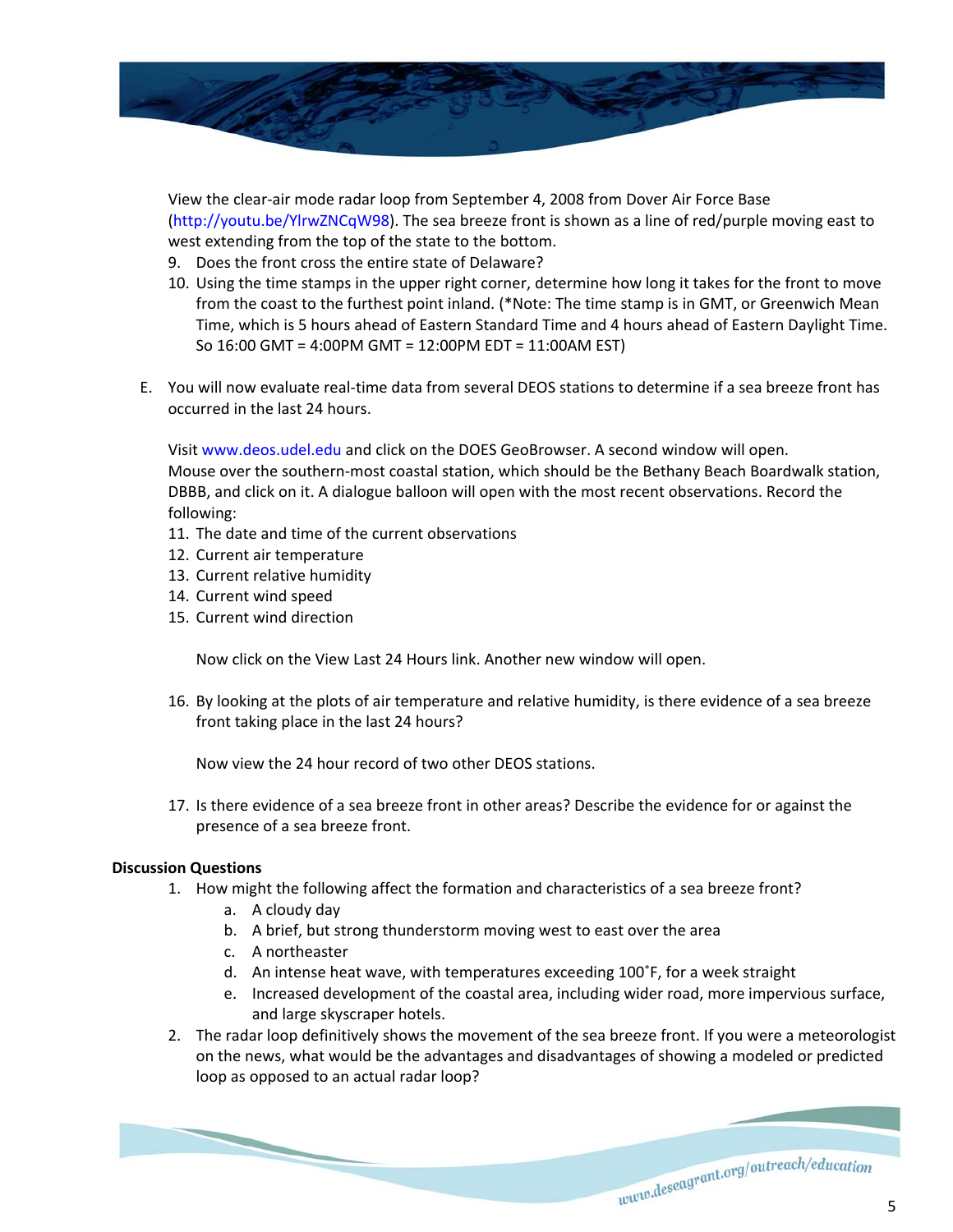

- 3. In the radar loop, we can see what appears to be a slow moving sea breeze moving northeast from Delaware Bay into New Jersey. Why do you think there is not a sea breeze front moving west to east from Chesapeake Bay onto Maryland's Eastern Shore?
	- a. If there was a Chesapeake Bay sea breeze front, what would be the result of the two fronts converging?
- 4. Discuss the advantages and disadvantages of environmental observing system data.
- 5. If you were city manager, how could you use the data and models presented in this activity to guide future development in your city?
- 6. Describe other methods of determining the impact of urbanization on sea breeze fronts.

## **Assessment**

**Performance:** Did student actively participate in the discussion portions of the activity? Was student engaged during activity? Can student describe the formation of a sea breeze and land breeze; and their effects on temperature, humidity, etc.? Can student accurately interpret line graphs of air temperature, humidity, wind speed, and wind direction? Can student identify a sea breeze front from line graphs and radar loops? Can student discuss the impacts of urbanization/land‐use change on sea breeze?

**Product:** Did student answer the data analysis questions coherently and provide evidence for their answers?

## **Extensions**

- Have students research and debate coastal development from different viewpoints: city manager; Chamber of Commerce; residential/commercial developer; farmer; commercial fisherman; local residents; business owners; conservation group.
- Discuss the role of the Coriolis effect on the direction the sea breeze blows.
- View archived and real-time data from other DEOS and NOAA National Data Buoy Center (http://www.ndbc.noaa.gov) stations and determine the frequency, strength, and duration of sea breeze fronts from other sites in Delaware, the East Coast, the Gulf of Mexico, West Coast, and the Great Lakes
- Use Google Earth to explore the areas where DEOS sensors are found. Identify the land use (agricultural, residential, highway, etc.) and formulate a hypothesis about how the land use might affect the data measurements.
- If your school or home is located near the coast (less than 50 miles) measure air temperature, wind speed and direction, and humidity, to explore if you experience sea breezes. You can make several of the instruments needed to measure these parameters from items around the house.

## **Additional Resources**

- Coastal Carolina University data activity *Coastal Weather and Sea Breezes* ‐ http://kingfish.coastal.edu/marine/risingtide/breeze/classroom.html
- University of California data activity ‐ http://earthguide.ucsd.edu/weather/teachers/teachers\_wind.html
- Rutgers University sea breeze tutorial http://marine.rutgers.edu/cool/seabreeze/tutorial.html
- NOAA National Ocean Service sea breeze tutorial ‐ http://oceanservice.noaa.gov/education/pd/oceans\_weather\_climate/media/sea\_and\_land\_br eeze.swf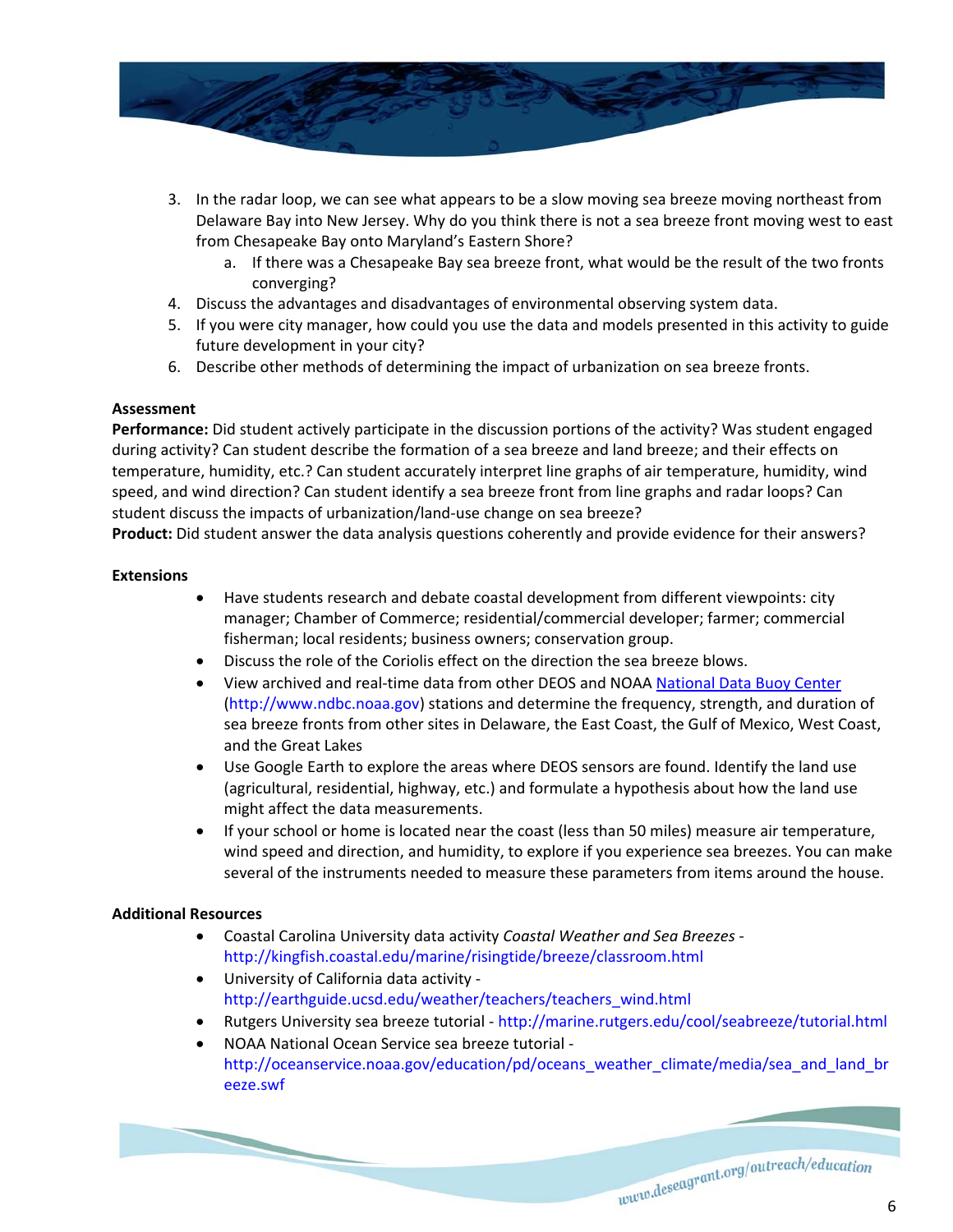

 Bridge DATA: Can't Take the Heat ‐ http://www2.vims.edu/bridge/DATA.cfm?Bridge\_Location=archive0909.html

## **References**

- Delaware Office of State Planning Coordination. (1999). Gross Land Use Changes in Delaware 1992 to 1997. http://www.stateplanning.delaware.gov/info/lulcdata/grsschng.pdf . Accessed 5 October 2011.
- Hughes, Christopher. (2011). The Climatology of the Delaware Bay/Sea Breeze (Master's thesis, University of Delaware, 2011).
- Veron, Dana. (2009). Local Urban Growth and Climate Change Impacts on the Delaware Bay Sea Breeze. Delaware Sea Grant Research Proposal.

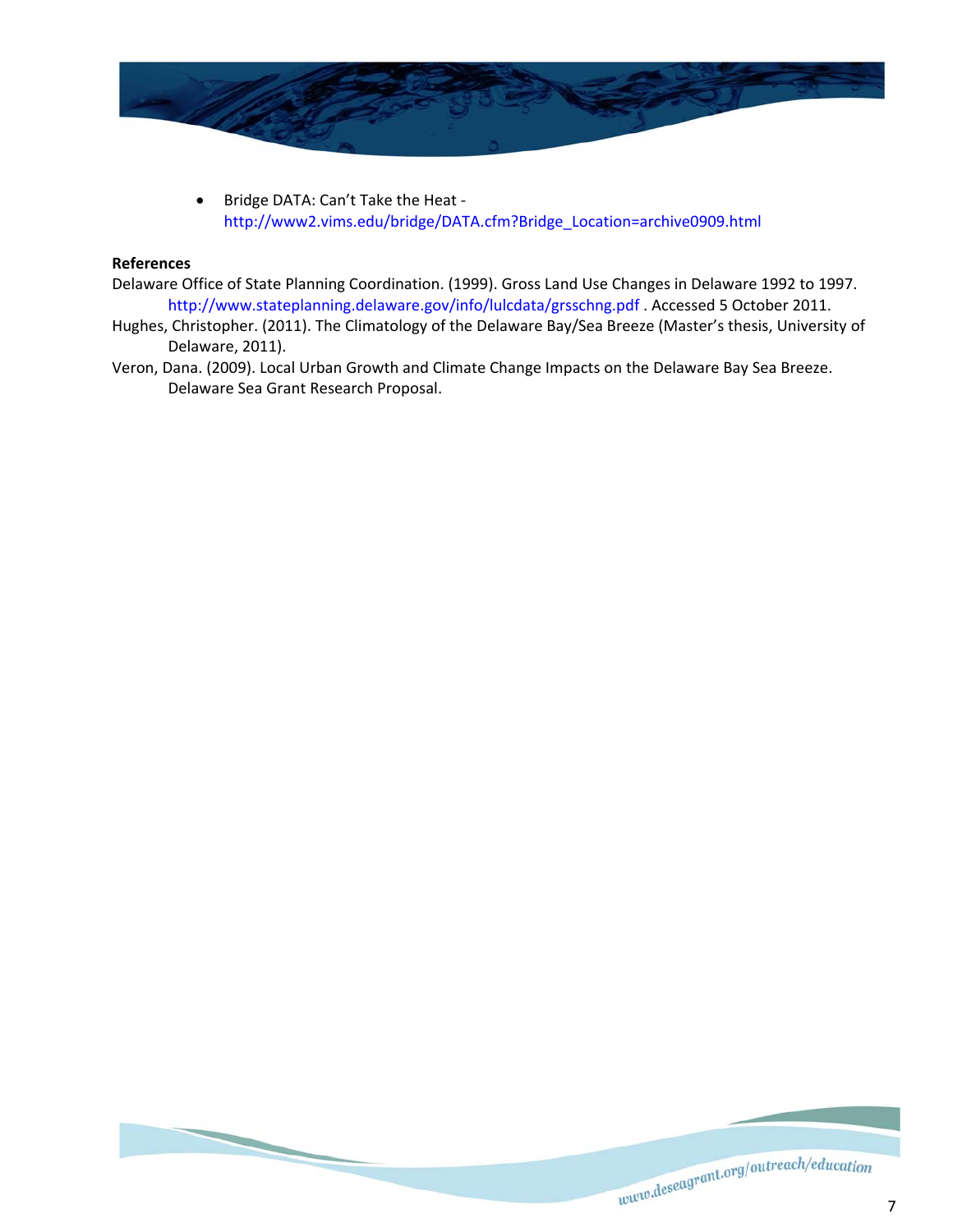

#### *National Science Standards*

#### **Science as Inquiry**

- Abilities necessary to do scientific inquiry (5‐8, 9‐12)
- Understanding about scientific inquiry (5‐8, 9‐12)

#### **Earth and Space Science**

- Structure of the earth system (5-8)
- Energy in the earth system (9-12)

#### **Science & Technology**

Understandings about science and technology (5‐8, 9‐12)

#### **Science in Personal and Social Perspectives**

- Populations, resources, and environments (5-8)
- Natural and human‐induced hazards (5‐8, 9‐12)
- Science, technology in society (5-8)
- Nature of science (5-8)

#### *Ocean Literacy Principles*

#### **#3. The ocean is a major influence on weather and climate.**

**a.** The ocean controls weather and climate by dominating the Earth's energy, water and carbon systems.

#### **#6. The oceans and human are inextricably interconnected.**

- **a.** The ocean affects every human life. It supplies freshwater (most rain comes from the ocean) and over half of Earth's oxygen. It moderates the Earth's climate, influences our weather, and affects human health.
- **d.** Much of the world's population lives in coastal areas.
- **e.** Humans affect the ocean in a variety of ways. Laws, regulations and resource management affect what is taken out and put into the ocean. Human development and activity leads to pollution (such as point source, non‐point source, and noise pollution) and physical modifications (such as changes to beaches, shores and rivers). In addition, humans have removed most of the large vertebrates from the ocean.

#### **#7. The ocean is largely unexplored.**

- **b.** Understanding the ocean is more than a matter of curiosity. Exploration, inquiry and study are required to better understand ocean systems and processes.
- **d.** New technologies, sensors and tools are expanding our ability to explore the ocean. Ocean scientists are relying more and more on satellites, drifters, buoys, subsea observatories and unmanned submersibles.
- **e.** Use of mathematical models is now an essential part of ocean sciences. Models help us understand the complexity of the ocean and of its interaction with Earth's climate. They process observations and help describe the interactions among systems.
- **f.** Ocean exploration is truly interdisciplinary. It requires close collaboration among biologists, chemists, climatologists, computer programmers, engineers, geologists, meteorologists, and physicists, and new ways of thinking.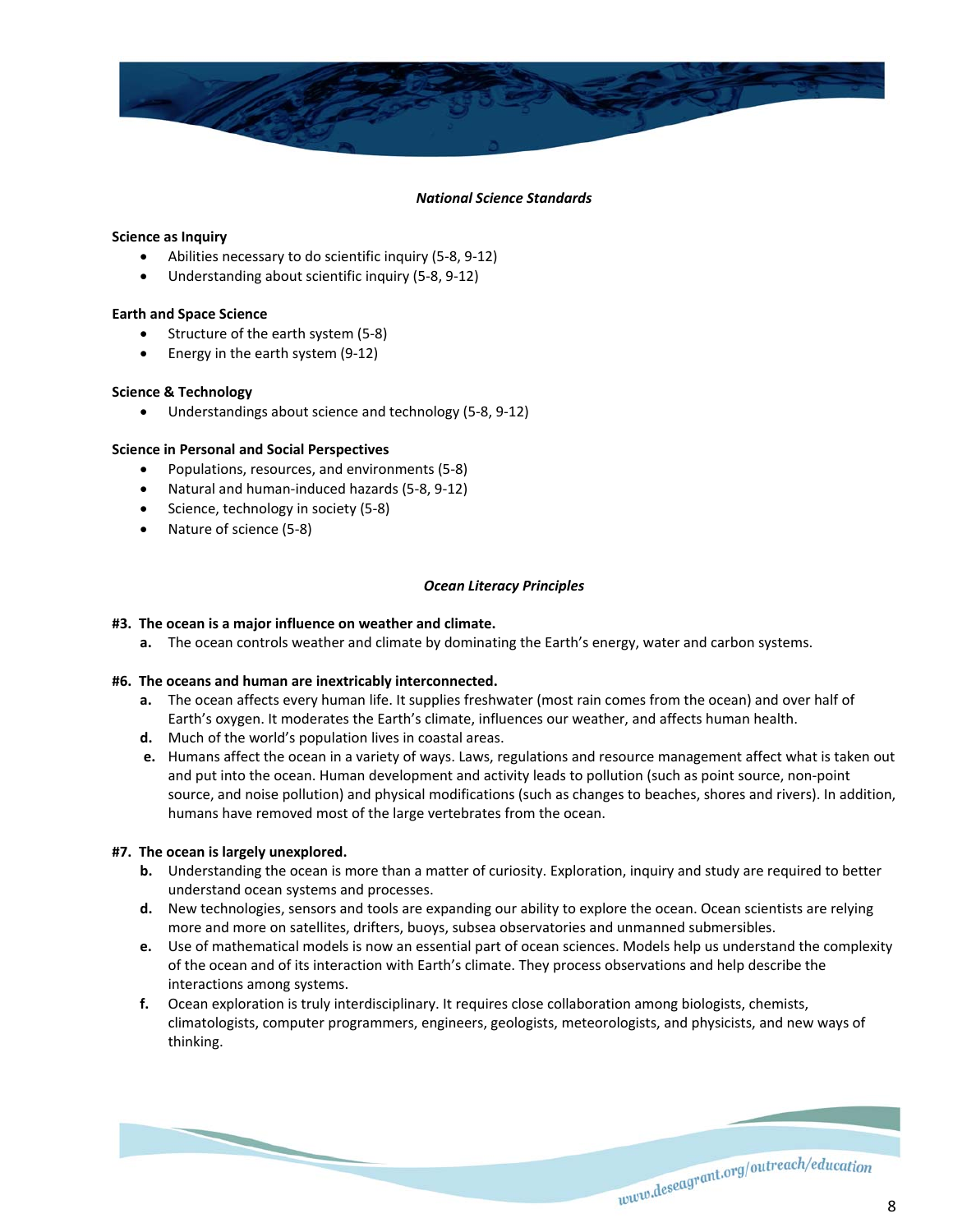





www.deseagrant.org/outreach/education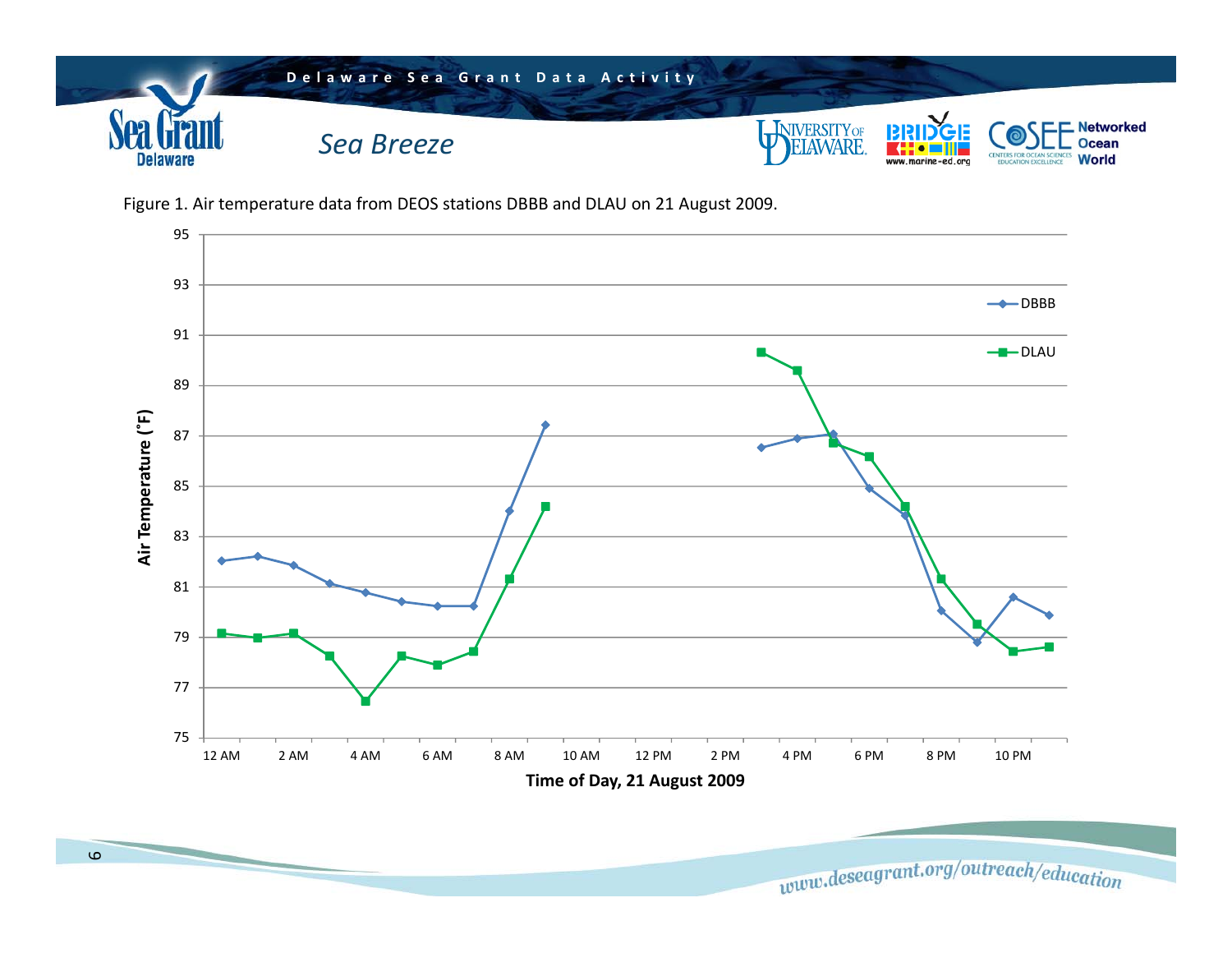

Figure 2. Relative humidity data from DEOS stations DBBB and DLAU on 21 August 2009.



**Time of Day, 21 August 2009**

www.deseagrant.org/outreach/education

10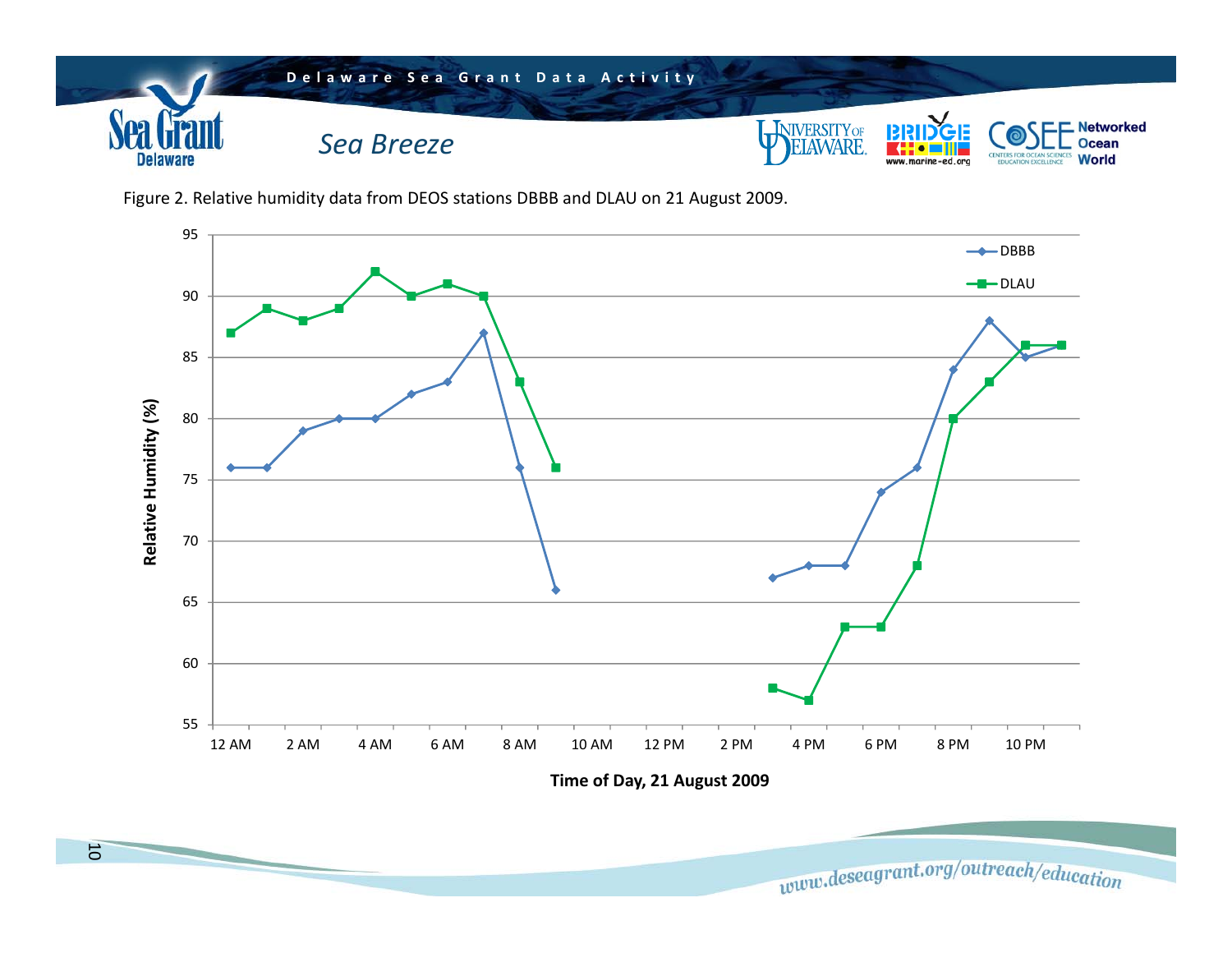

Figure 3. Wind speed data from DEOS stations DBBB and DLAU on 21 August 2009.



www.deseagrant.org/outreach/education

11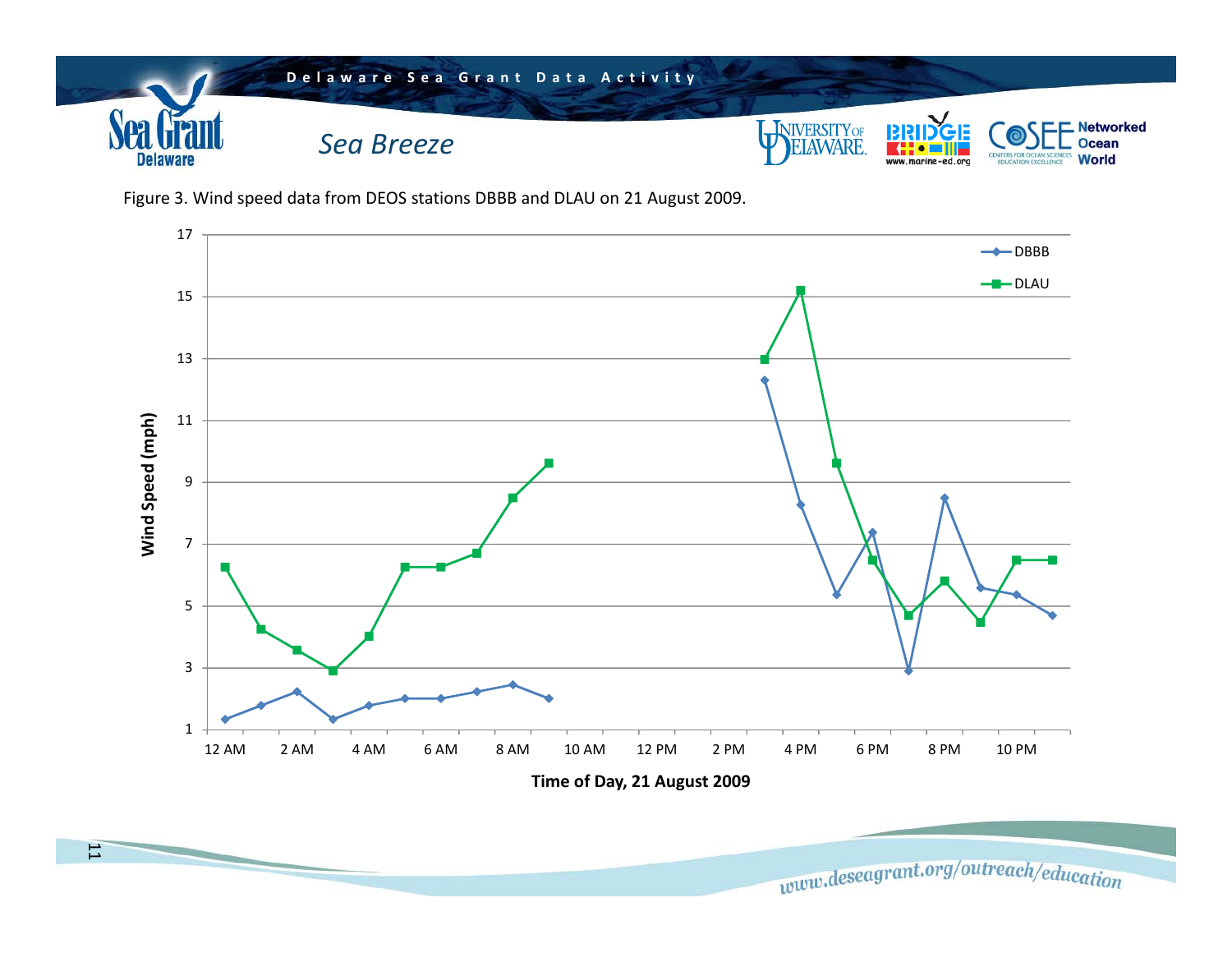

Figure 4. Wind direction data from DEOS stations DBBB and DLAU on 21 August 2009.

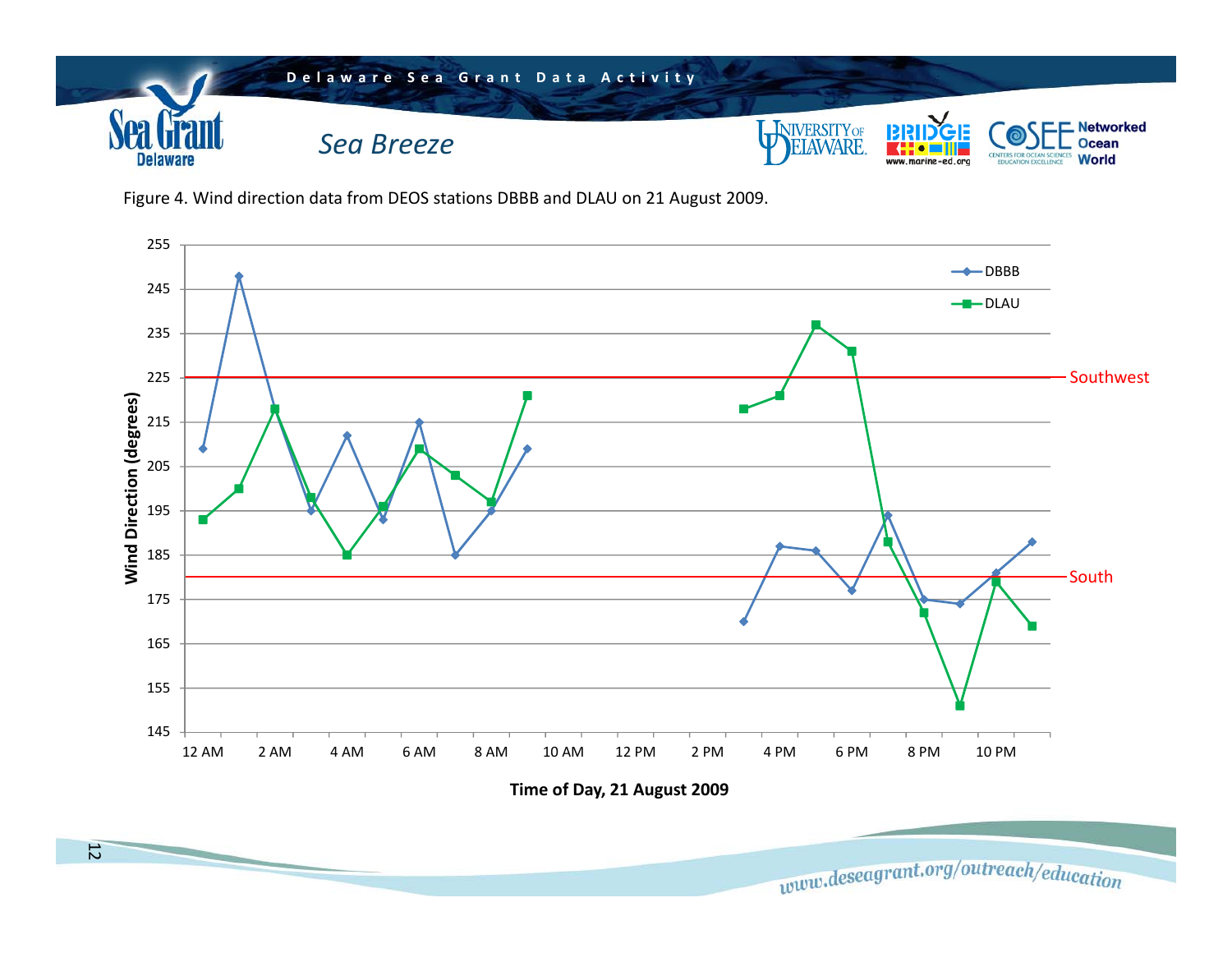

Figure 5. Air temperature data from DEOS stations DBBB and DLAU on 21 August 2009.



www.deseagrant.org/outreach/education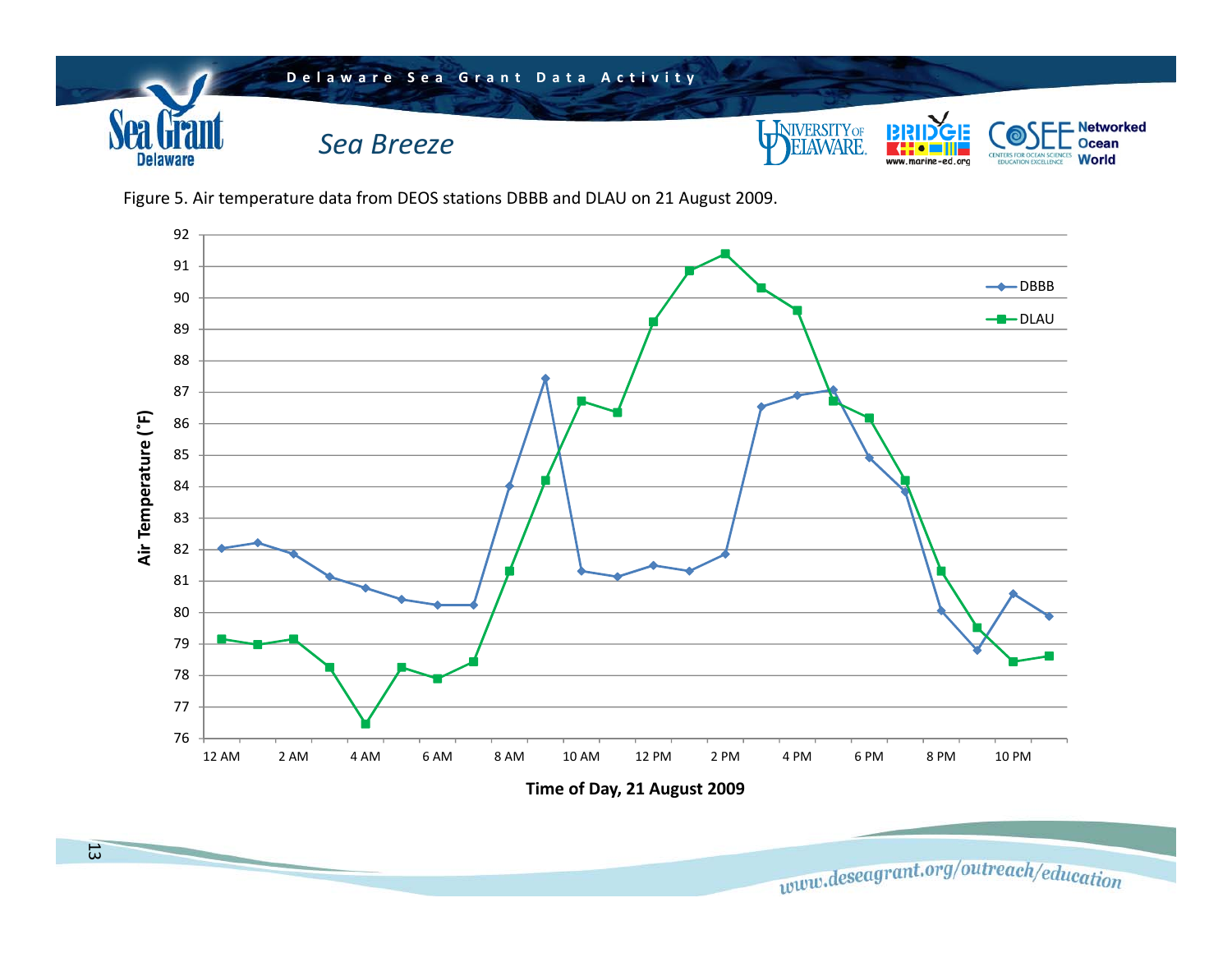

Figure 6. Relative humidity data from DEOS stations DBBB and DLAU on 21 August 2009.



**Time of Day, 21 August 2009**

www.deseagrant.org/outreach/education

14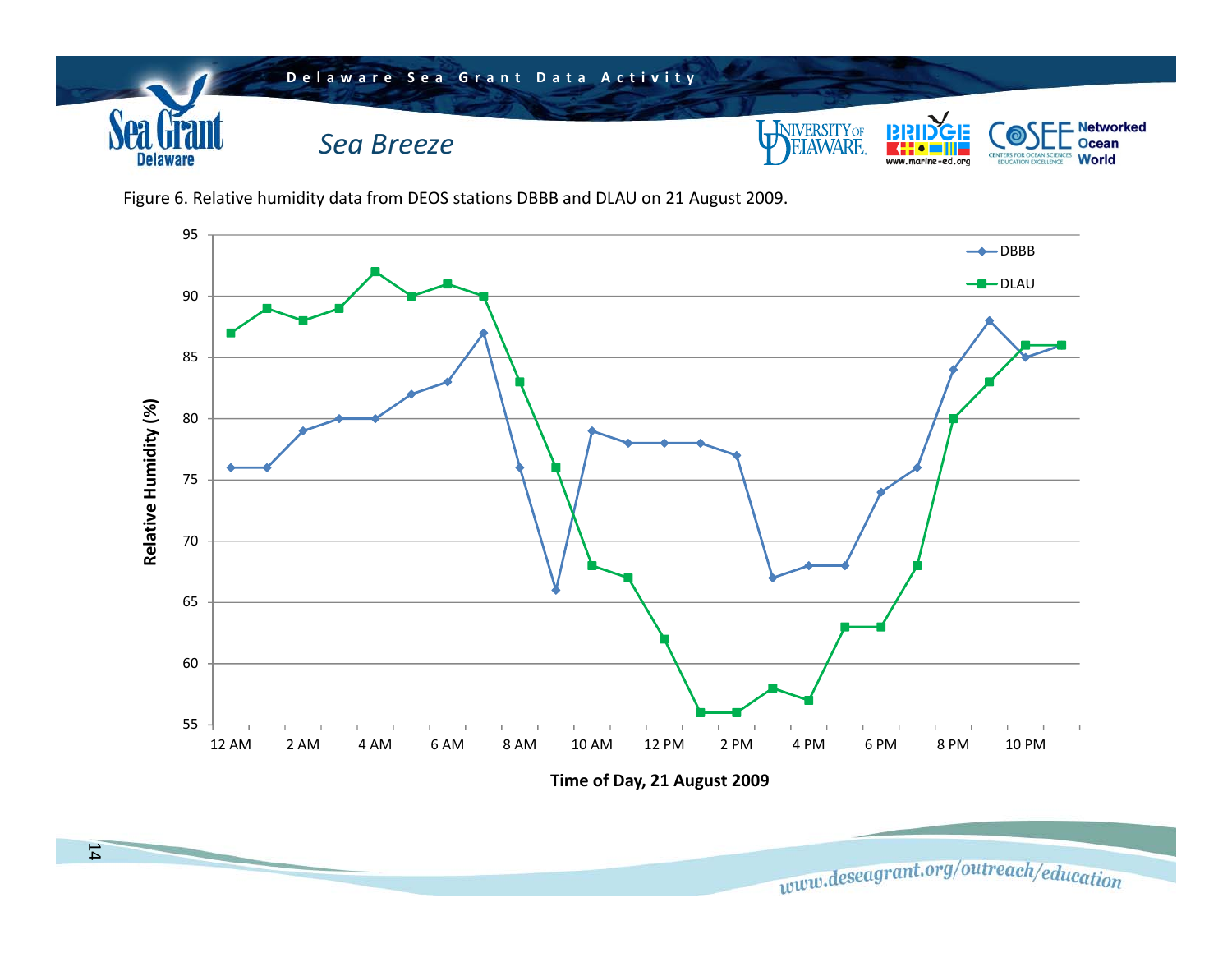

Figure 7. Wind speed data from DEOS stations DBBB and DLAU on 21 August 2009.



www.deseagrant.org/outreach/education

15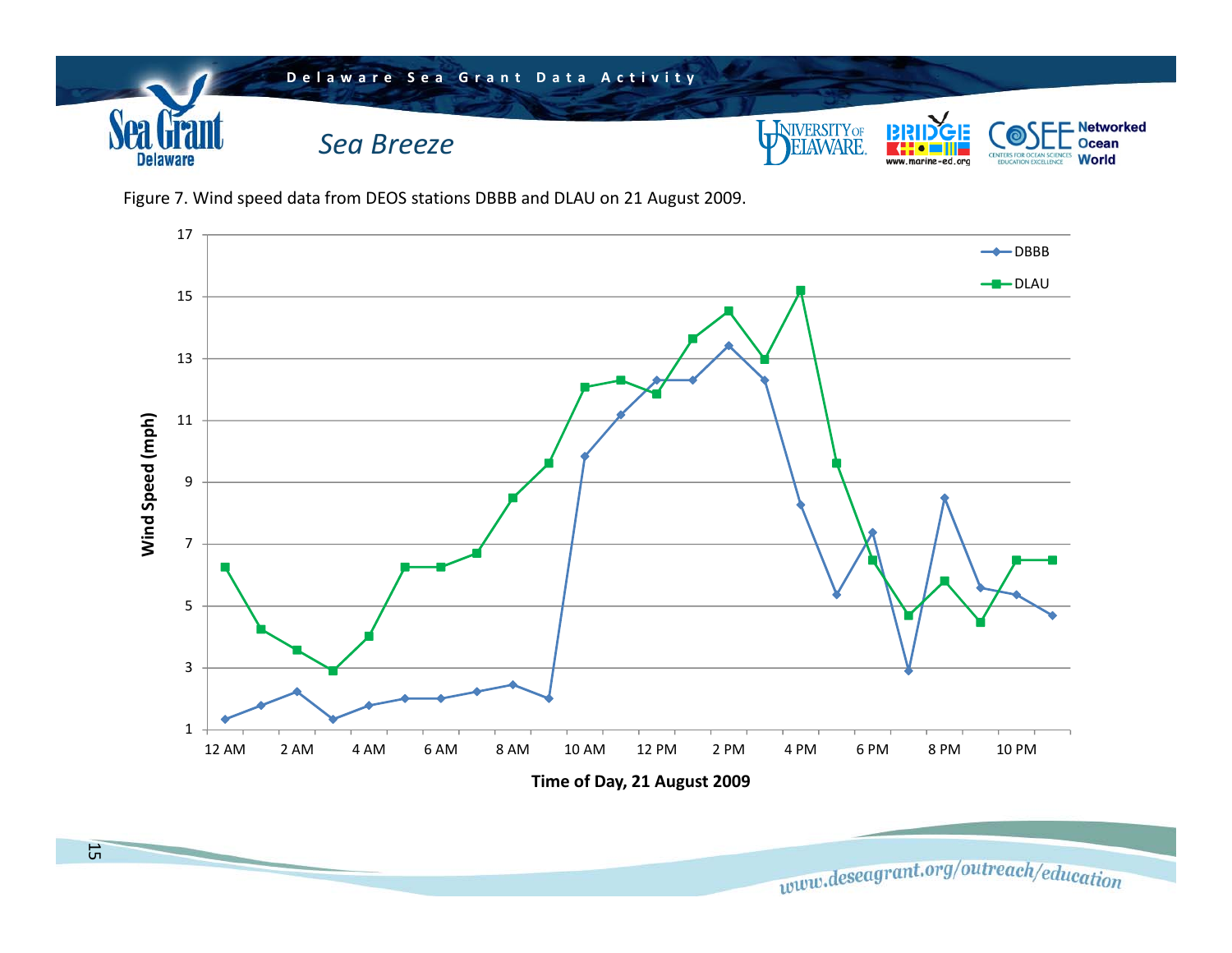

Figure 8. Wind direction data from DEOS stations DBBB and DLAU on 21 August 2009.



www.deseagrant.org/outreach/education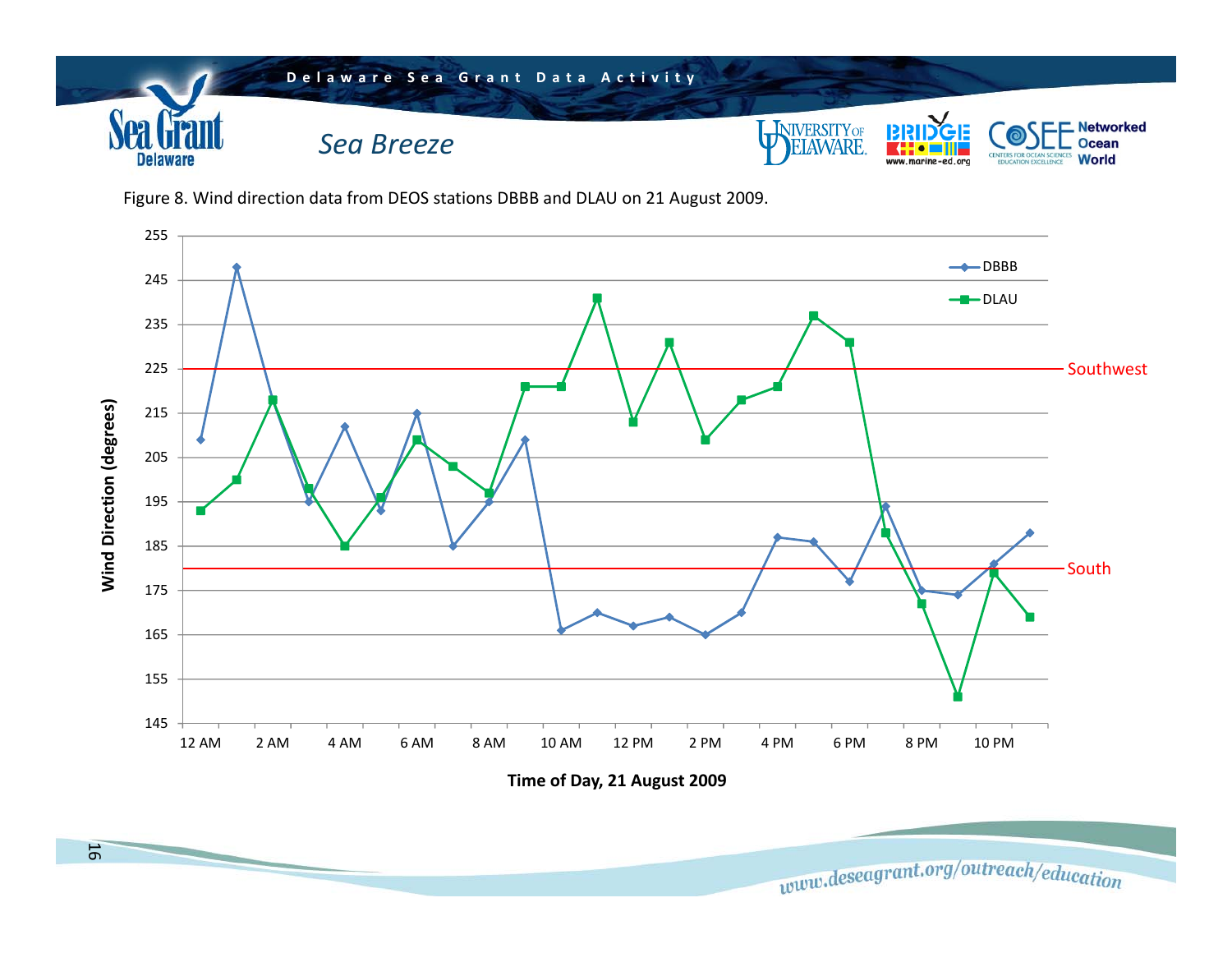## **Delaware Sea Grant Data Activity**

*Sea Breeze*





Table 1. Meteorological data from two Delaware Environmental Observing System (DEOS) stations from 8 August, 2009.

|               |                                                  |      |             | <b>Station: DBBB</b> |          |           |             | <b>Station: DLAU</b> |          |           |           |  |
|---------------|--------------------------------------------------|------|-------------|----------------------|----------|-----------|-------------|----------------------|----------|-----------|-----------|--|
| Month<br>Year |                                                  |      |             | Air                  | Relative | Wind      | Wind        | Air                  | Relative | Wind      | Wind      |  |
|               | Day                                              | Hour | Temperature | Humidity             | Speed    | Direction | Temperature | Humidity             | Speed    | Direction |           |  |
|               |                                                  |      | (EDT)       | $(^{\circ}F)$        | (%)      | (mph)     | (degrees)   | $(^{\circ}F)$        | (%)      | (mph)     | (degrees) |  |
| 2009          | 8                                                | 21   | 12:00 AM    | 82.04                | 76       | 1.3       | 209         | 79.16                | 87       | 6.3       | 193       |  |
| 2009          | 8                                                | 21   | 1:00 AM     | 82.22                | 76       | 1.8       | 248         | 78.98                | 89       | 4.3       | 200       |  |
| 2009          | 8                                                | 21   | 2:00 AM     | 81.86                | 79       | 2.2       | 218         | 79.16                | 88       | 3.6       | 218       |  |
| 2009          | 8                                                | 21   | 3:00 AM     | 81.14                | 80       | 1.3       | 195         | 78.26                | 89       | 2.9       | 198       |  |
| 2009          | 8                                                | 21   | 4:00 AM     | 80.78                | 80       | 1.8       | 212         | 76.46                | 92       | 4.0       | 185       |  |
| 2009          | 8                                                | 21   | 5:00 AM     | 80.42                | 82       | 2.0       | 193         | 78.26                | 90       | 6.3       | 196       |  |
| 2009          | 8                                                | 21   | 6:00 AM     | 80.24                | 83       | 2.0       | 215         | 77.9                 | 91       | 6.3       | 209       |  |
| 2009          | 8                                                | 21   | 7:00 AM     | 80.24                | 87       | 2.2       | 185         | 78.44                | 90       | 6.7       | 203       |  |
| 2009          | 8                                                | 21   | 8:00 AM     | 84.02                | 76       | 2.5       | 195         | 81.32                | 83       | 8.5       | 197       |  |
| 2009          | 8                                                | 21   | 9:00 AM     | 87.44                | 66       | 2.0       | 209         | 84.2                 | 76       | 9.6       | 221       |  |
| 2009          | 8                                                | 21   | 10:00 AM    | 81.32                | 79       | 9.8       | 166         | 86.72                | 68       | 12.1      | 221       |  |
| 2009          | 8                                                | 21   | 11:00 AM    | 81.14                | 78       | 11.2      | 170         | 86.36                | 67       | 12.3      | 241       |  |
| 2009          | 8                                                | 21   | 12:00 PM    | 81.5                 | 78       | 12.3      | 167         | 89.24                | 62       | 11.9      | 213       |  |
| 2009          | 8                                                | 21   | 1:00 PM     | 81.32                | 78       | 12.3      | 169         | 90.86                | 56       | 13.6      | 231       |  |
| 2009          | 8                                                | 21   | 2:00 PM     | 81.86                | 77       | 13.4      | 165         | 91.4                 | 56       | 14.5      | 209       |  |
| 2009          | 8                                                | 21   | 3:00 PM     | 86.54                | 67       | 12.3      | 170         | 90.32                | 58       | 13.0      | 218       |  |
| 2009          | 8                                                | 21   | 4:00 PM     | 86.9                 | 68       | 8.3       | 187         | 89.6                 | 57       | 15.2      | 221       |  |
| 2009          | 8                                                | 21   | 5:00 PM     | 87.08                | 68       | 5.4       | 186         | 86.72                | 63       | 9.6       | 237       |  |
| 2009          | 8                                                | 21   | 6:00 PM     | 84.92                | 74       | 7.4       | 177         | 86.18                | 63       | 6.5       | 231       |  |
| 2009          | 8                                                | 21   | 7:00 PM     | 83.84                | 76       | 2.9       | 194         | 84.2                 | 68       | 4.7       | 188       |  |
| 2009          | 8                                                | 21   | 8:00 PM     | 80.06                | 84       | 8.5       | 175         | 81.32                | 80       | 5.8       | 172       |  |
| 2009          | 8                                                | 21   | 9:00 PM     | 78.8                 | 88       | 5.6       | 174         | 79.52                | 83       | 4.5       | 151       |  |
| 2009          | 8                                                | 21   | 10:00 PM    | 80.6                 | 85       | 5.4       | 181         | 78.44                | 86       | 6.5       | 179       |  |
| 2009          | 8                                                | 21   | 11:00 PM    | 79.88                | 86       | 4.7       | 188         | 78.62                | 86       | 6.5       | 169       |  |
|               | $A$ <sub>osea</sub> grant.org/outreach/education |      |             |                      |          |           |             |                      |          |           |           |  |
|               |                                                  |      |             |                      |          |           |             |                      |          |           |           |  |

www.deseagrant.org/outreach/education

17

*<u>Coa Cran</u>* 

**Delaware**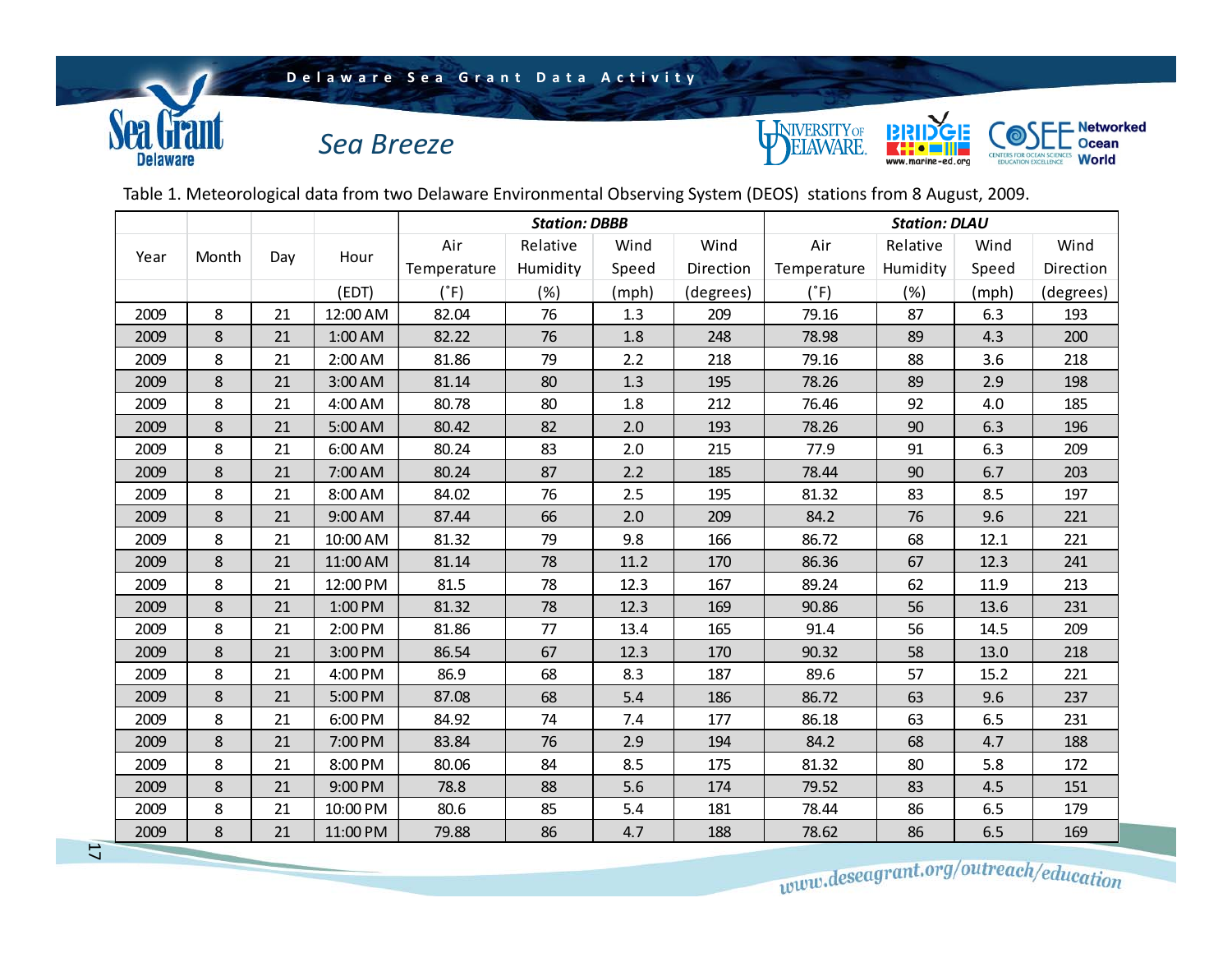

## **Data Analysis:** *Identifying a Sea Breeze Front*

- A. Complete this portion on the provided Figures 1‐4.
- B. Using Figures 5 and 6:
	- 1. What differences do you notice between the two profiles?
	- 2. When did the sea breeze front begin?
	- 3. How long did the front have an effect?
	- 4. How much did air temperature change during this time?
		- a. At DBBB: \_\_\_\_\_\_\_\_\_\_\_\_\_\_\_\_\_\_\_
		- b. At DLAU:
	- 5. How much did the relative humidity change?
		- a. At DBBB: \_\_\_\_\_\_\_\_\_\_\_\_\_\_\_\_\_
		- b. At DLAU:
- C. Using Figures 7 and 8:
	- 6. i. By approximately how much did the wind speed increase at DBBB? \_\_\_\_\_\_\_\_\_\_\_\_\_\_\_\_\_
		- ii. From what direction did the wind shift? \_\_\_\_\_\_\_\_\_\_\_\_\_\_\_\_\_
		- iii. To what direction did the wind shift?
		- iv. How long did the increased wind speed and direction shift last?
	- 7. Were there any other drastic shifts in wind direction during the 24 hour period?
	- 8. Based on the data from Figures 1-4, did the DLAU station experience the sea breeze? Provide evidence for your answer.
- D. Using the radar loop:
	- 9. Does the front cross the entire state of Delaware?
	- 10. Using the time stamps in the upper right corner, determine how long it takes for the front to move from the coast to the furthest point inland. \_\_\_\_\_\_\_\_\_\_\_\_\_\_\_\_\_\_\_\_\_\_\_\_\_\_\_\_\_\_
- E. Using real‐time data from DEOS (www.deos.udel.edu):
	- 11. The date and time of the current observations:
	- 12. Current air temperature: \_\_\_\_\_\_\_\_\_\_\_\_\_\_\_\_\_
	- 13. Current relative humidity: \_\_\_\_\_\_\_\_\_\_\_\_\_\_\_\_\_
	- 14. Current wind speed:

15. Current wind direction: \_\_\_\_\_\_\_\_\_\_\_\_\_\_\_\_\_

www.deseagrant.org/outreach/education

*Worksheet* orksheet udent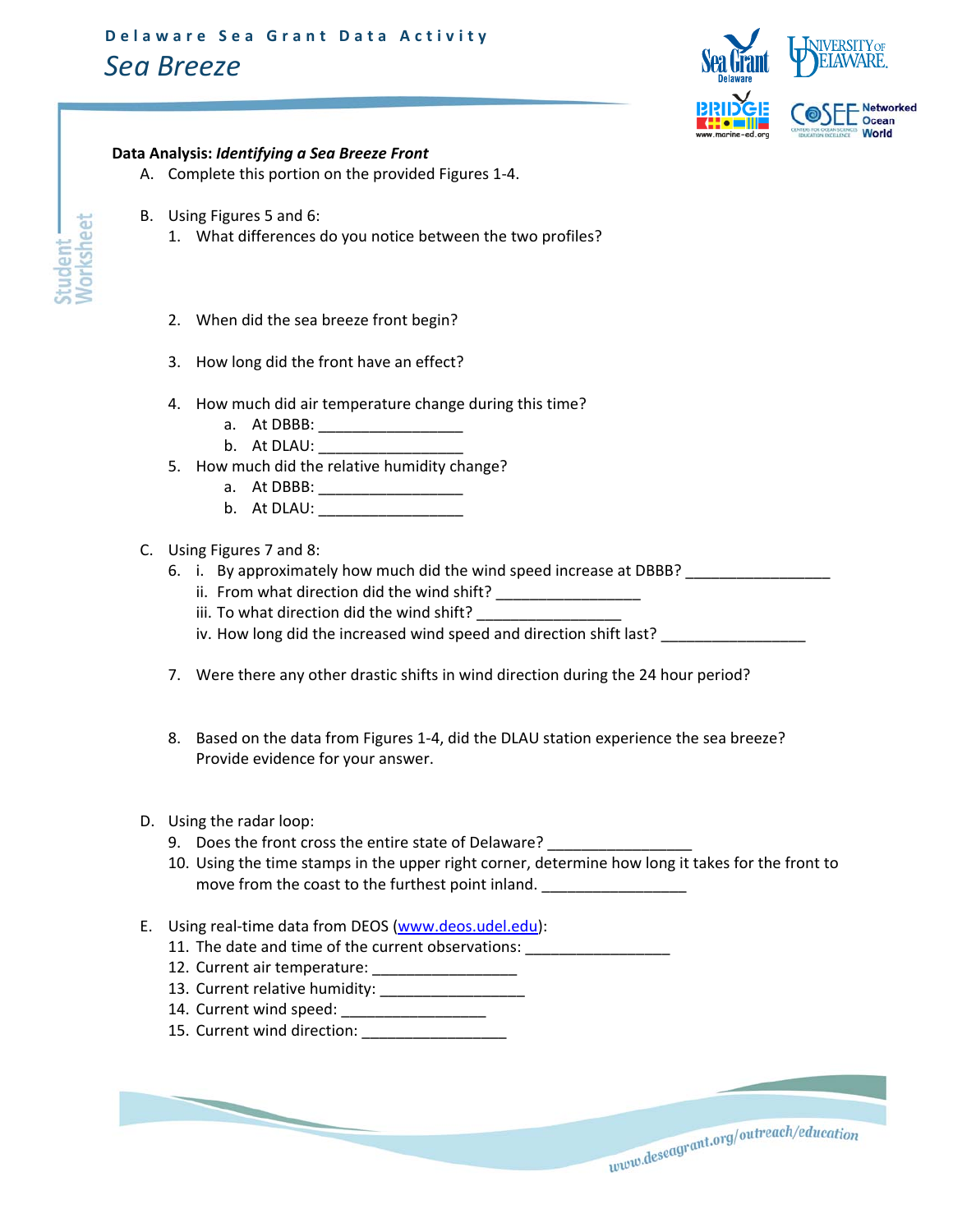- 16. By looking at the plots of air temperature and relative humidity, is there evidence of a sea breeze front taking place in the last 24 hours?
- 17. Is there evidence of a sea breeze front in other areas? Describe the evidence for or against the presence of a sea breeze front.

## **Discussion Questions**

- 1. How might the following affect the formation and characteristics of a sea breeze front?
	- a. A cloudy day
	- b. A brief, but strong thunderstorm moving west to east over the area
	- c. A northeaster
	- d. An intense heat wave, with temperatures exceeding 100˚F, for a week straight
	- e. Increased development of the coastal area, including wider road, more impervious surface, and large skyscraper hotels.
- 2. The radar loop definitively shows the movement of the sea breeze front. If you were a meteorologist on the news, what would be the advantages and disadvantages of showing a modeled or predicted loop as opposed to an actual radar loop?
- 3. In the radar loop, we can see what appears to be a slow moving sea breeze moving northeast from Delaware Bay into New Jersey. Why do you think there is not a sea breeze front moving west to east from Chesapeake Bay onto Maryland's Eastern Shore?